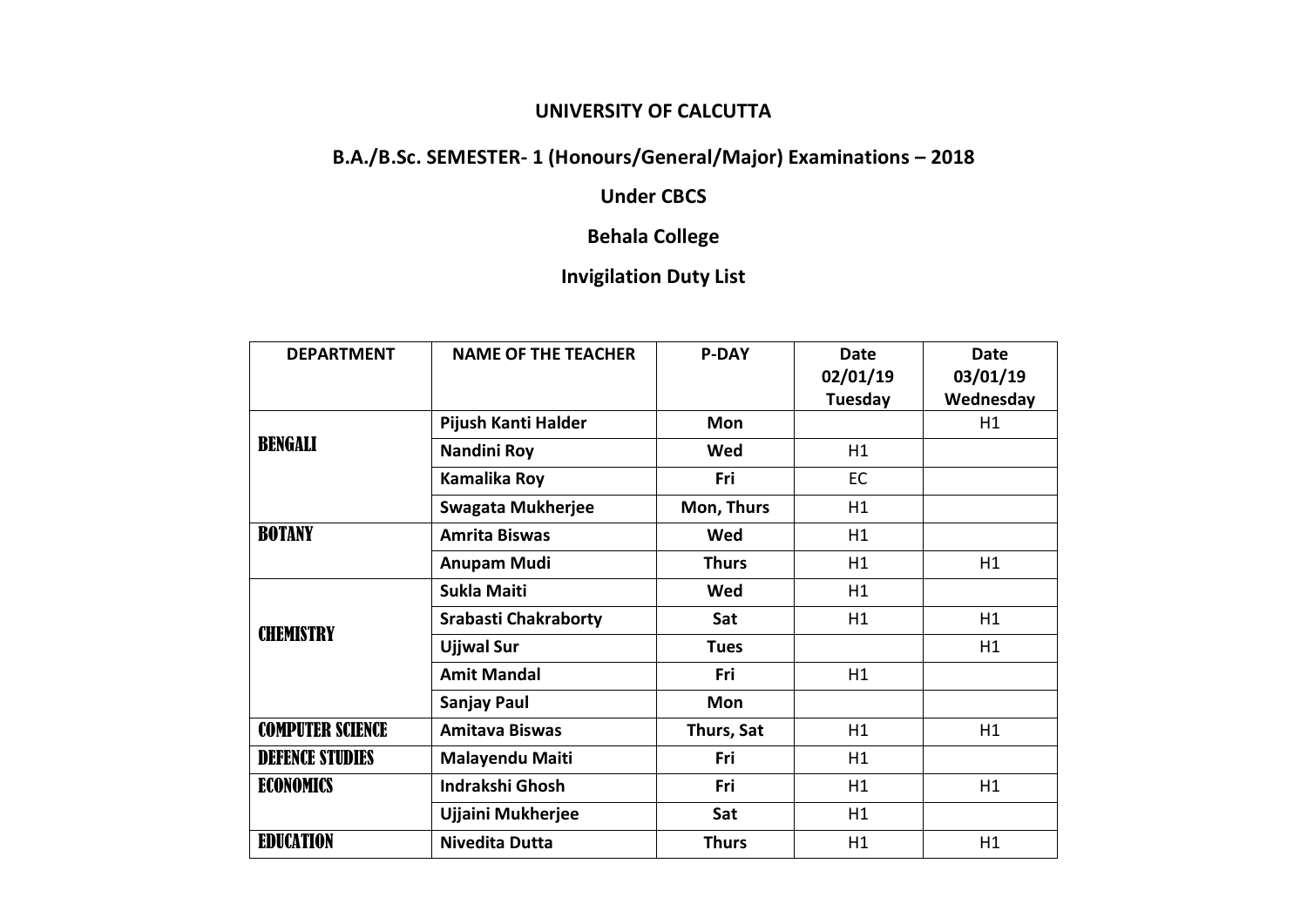|                             | <b>Sanchita Mondal</b>       | Mon          | H1 | H1             |
|-----------------------------|------------------------------|--------------|----|----------------|
| <b>ENGLISH</b>              | <b>Purbita Garai</b>         | <b>Mon</b>   |    |                |
|                             | <b>Arijit Mukherjee</b>      | <b>Thurs</b> |    |                |
|                             | <b>Kusumita Datta</b>        | Wed          | H1 |                |
| <b>ELECTRONICS</b>          | <b>Pallab Das</b>            | Wed          | H1 |                |
|                             | <b>Sharmistha Basu</b>       | Fri          | H1 |                |
| <b>FOOD &amp; NUTRITION</b> | <b>Poushalee Dutta</b>       | Tues, Sat    |    | H1, H2         |
| <b>GEOGRAPHY</b>            | <b>Anumita Mondal</b>        | Wed          | H1 |                |
|                             | Supriti Bhattacharja         | <b>Fri</b>   | H1 |                |
| <b>HISTORY</b>              | <b>Susanta Bhowmick</b>      | Wed          | H1 |                |
|                             | <b>Madhuri Bhattacharjee</b> | Mon          | H1 |                |
|                             | <b>Alak Mondal</b>           | <b>Thurs</b> | H1 | H <sub>2</sub> |
| <b>JOURNALISM</b>           | <b>Shreyasi Dhar</b>         | Thurs, Fri   | H1 |                |
| <b>LIBRARIAN</b>            | <b>Abantee Chatterjee</b>    | N.A          |    |                |
|                             | <b>Protiti Mazumder</b>      | N.A.         |    |                |
| <b>MATHEMATICS</b>          | <b>Snehendu Chowdhury</b>    | Fri          | H1 |                |
|                             | <b>Mita Bhadra</b>           | Sat          | H1 | H1             |
|                             | <b>Umar Farooque Mondal</b>  | <b>Thurs</b> |    | H1             |
|                             | <b>Pratap Saha</b>           | <b>Mon</b>   | H1 | H1             |
| <b>PHILOSOPHY</b>           | <b>Madhumita Dutta</b>       | Sat          | H1 |                |
|                             | <b>Shreya Mitra</b>          | Fri          | H1 | H1             |
| <b>PHYSICAL EDUCATION</b>   | Sarika Khatun                | Sat          | H1 | H1             |
|                             | <b>Amit Bajar</b>            | Mon          | H1 | H1             |
|                             | Anuradha Gupta               | Wed          | H1 |                |
|                             | Kakoli Mukherjee             | Sat          |    | H1             |
|                             | <b>Koushik Dutta</b>         | Mon          | H1 |                |
| <b>PHYSICS</b>              | Atish Dipankar Jana          | Fri          | H1 |                |
|                             | <b>Srimonti Dutta</b>        | Sat          | H1 | H1             |